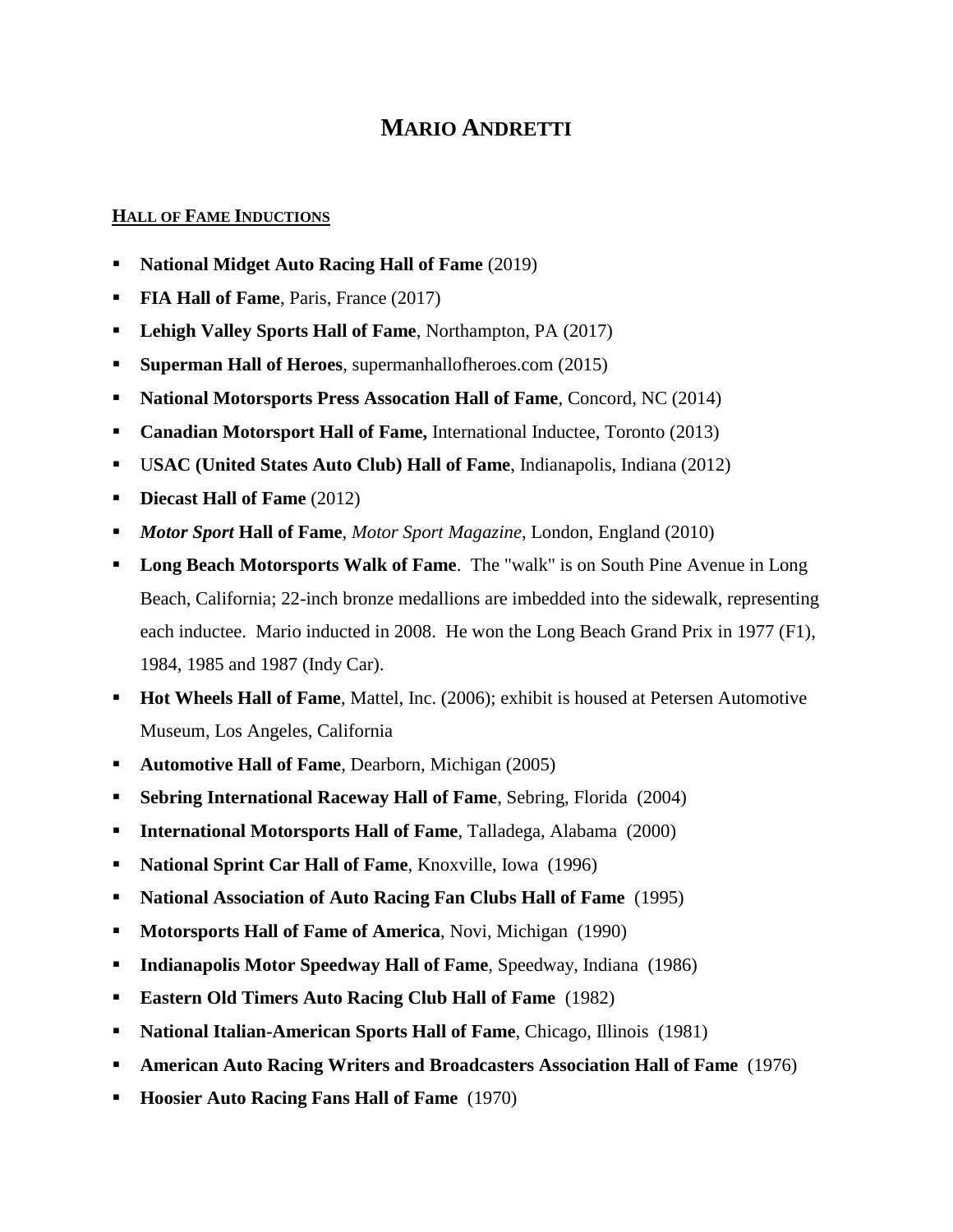## **DISTINGUISHED AWARDS AND HONORS**

- **2019** Mario was welcomed into the **National Midget Auto Racing Hall of Fame** on January 19, 2019. Mario began his open wheel racing career with the American Three-Quarter Midget Racing Association in 1961. He scored his first of four ATQMR wins with a 100-lap race win at Teaneck, New Jersey in 1962. In 1963, Mario graduated to full-size midgets. On Labor Day 1963, at age 23, Mario accomplished the near-impossible as he won three midget features in one day in a single car at two different tracks. From that day on, Mario was bound for superstardom. As a driver who started his illustrious open-wheel career in midgets, he proudly accepted his induction in the Hall of Fame.
- **2017** Mario was one of 33 Formula One World Champions inducted into the FIA Hall of Fame in Paris on **December 4**. The inaugural induction ceremony had nine World Champions in attendance, all gathered in the library of the historic headquarters of the Automobile Club de France, where Formula One's regulations were first drafted in the 1940s. From Giuseppe Farina in 1950 to Lewis Hamilton in 2017, there were 33 world champions crowned. It was a glittering ceremony for the Hall of Fame class of 2017 and a special privilege to be the first honored by the new Hall. The inauguration also saw the launch of the FIA Hall of Fame website, where the achievements of those inducted will be celebrated.

Mario was the recipient of the prestigious 2017 Lifetime Achievement Award at the fourth annual Clio Sports Awards ceremony in New York on **May 16**. The esteemed international award competition was launched to celebrate high achievement in sport advertising and marketing. The Clio team looks at work from around the world to identify creativity that moves consumers and makes icons of brands. Mario was honored for pushing boundaries and paving the way for new talent, inspiring and showing the next generation of drivers how excellence and endurance in his work, as well as loyalty to the brands he endorses, makes for a storied career, and exemplifies the Clio mission of fostering talent, groundbreaking work and creativity.

On **May 20**, Mario was inducted into the Lehigh Valley Sports Hall of Fame, Class of 2017. The Lehigh Valley is where Mario has made his home since 1955. The inductees include former high school, college, recreational, semi-pro and professional athletes, coaches and others who were among the very best in their sport from the Lehigh Valley over the past 50 years.

Mario was honored by the International Motor Racing Research Center (IMRRC) on **August 31** with the 2017 Cameron R. Argetsinger Award for outstanding contributions to motorsports. This is the  $4<sup>th</sup>$  annual award and was held at the Corning Museum of Glass in Corning, New York. Previous honorees were Chip Ganassi, Richard Petty and Roger Penske. On the same day, the Mayor of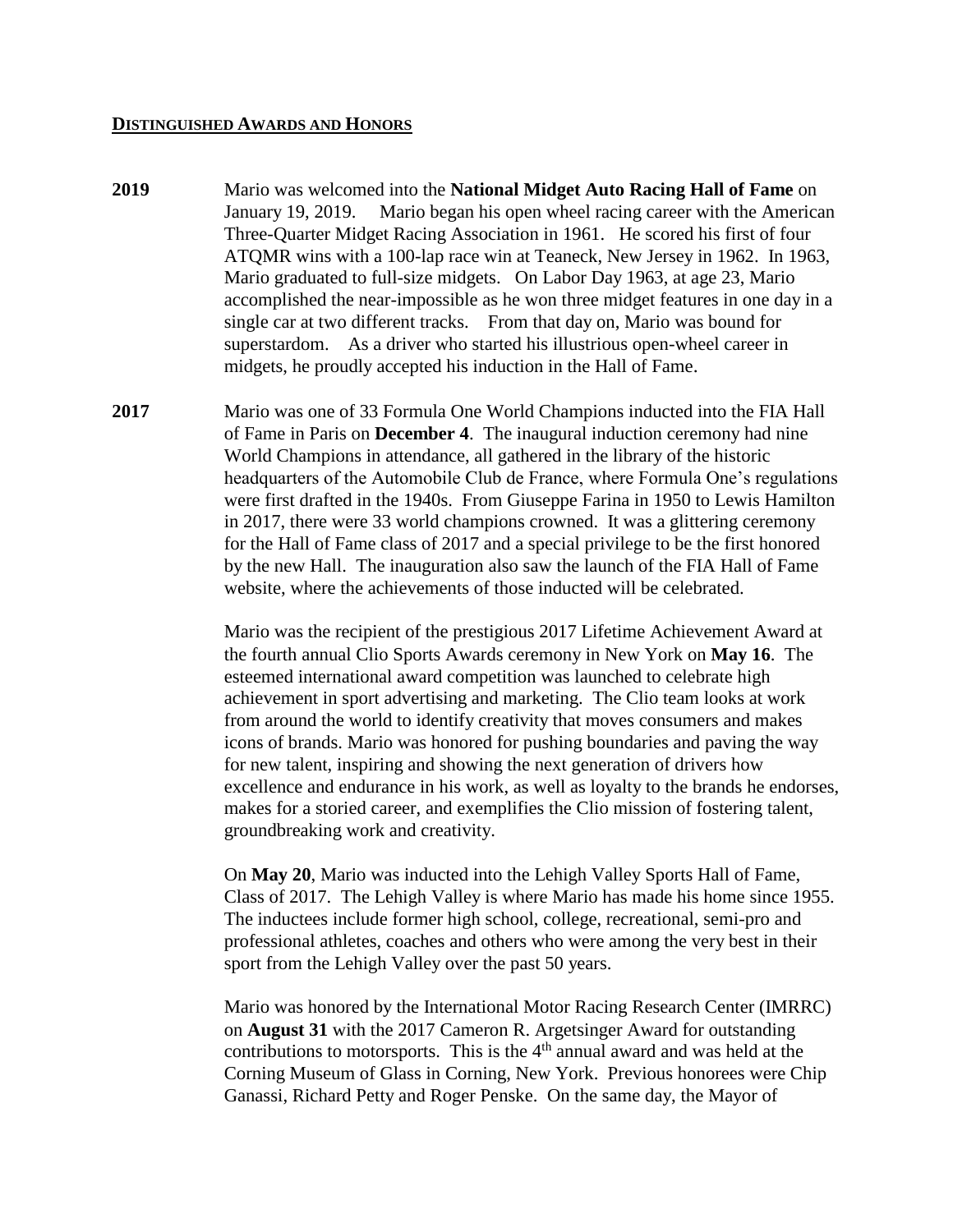Watkins Glen, New York proclaimed August 31, 2017 as Mario Andretti Day and granted him honorary citizenshp.

- **2016** City of Lucca, Italy names Mario an honorary citizen at ceremony on **January 9**. It is a coveted recognition that is given sparingly to a native Italian of good character who represents the city with pride anywhere in the world. Mario was honored by other local and regional organizations during his visit to the town where he lived for 7-1/2 years as a refugee with his family after World War II.
- **2015** The City of Indianapolis presented Mario with its Tourism Leadership Award for his role in helping showcase Indianapolis as a vibrant city both domestically and internationally. The award was presented **January 22** at the Visit Indy annual meeting in front of some 1000 people who have businesses in Indianapolis. Visit Indy, formerly the Convention & Visitors Association, has been promoting the city since 1923. As Mario received his award, the Mayor declared January 22, 2015 as Mario Andretti Day in Indianapolis.

In **April** Mario was welcomed into the 2015 class of the Superman Hall of Heroes. Inspired by the global icon, Superman, this Hall pays tribute to people who have made a positive impact on the lives of others. It celebrates public servants from all walks of life who set a positive example.

On **December 14**, The Scuderia Ferrari Club of Italy staged an unforgettable night in Mario's honor. Upon Mario's arrival to the location, the Salone dei Cavalieri of the Bolognini castle, an hour's drive from Milan, he was greeted with a magnificent display of ceremonial grandeur, the sort commonly seen at coronations. The pomp and circumstance led to a splendid celebration, wonderful dinner and the SFC presenting Mario with the "Cavellino d'Oro" (Golden Horse) for his legendary career.

At its annual awards night, the Italian weekly magazine *Autosprint* presents "golden helmets" to champion race drivers participating in the top categories of motorsport. On **December 15**, Mario accepted a special "golden helmet legend", as a reward for a career not capable of being imitated. Referring to his World F1 championship and all of his US victories, but in particular the Indianapolis 500 and Daytona 500…. *Autosprint* called Mario "the hero of two worlds". The prize giving took place at the Pirelli headquarters in Milan in a theater style room, a setting and presentation which could be compared to the Oscars of motorsports.

**2014** Mario is one of ten honorees featured in the book *PrimiDieci* 2014. It is a book published every year by the Italian cultural organization PrimiDieci Society and celebrates Italians whose singular accomplishments have distinguished them in the most varied sectors of American life. Each edition of the book features ten Italians in the United States. It is an exemplary way to acknowledge the affection felt toward Italy and also the prestige that the values and the qualities associated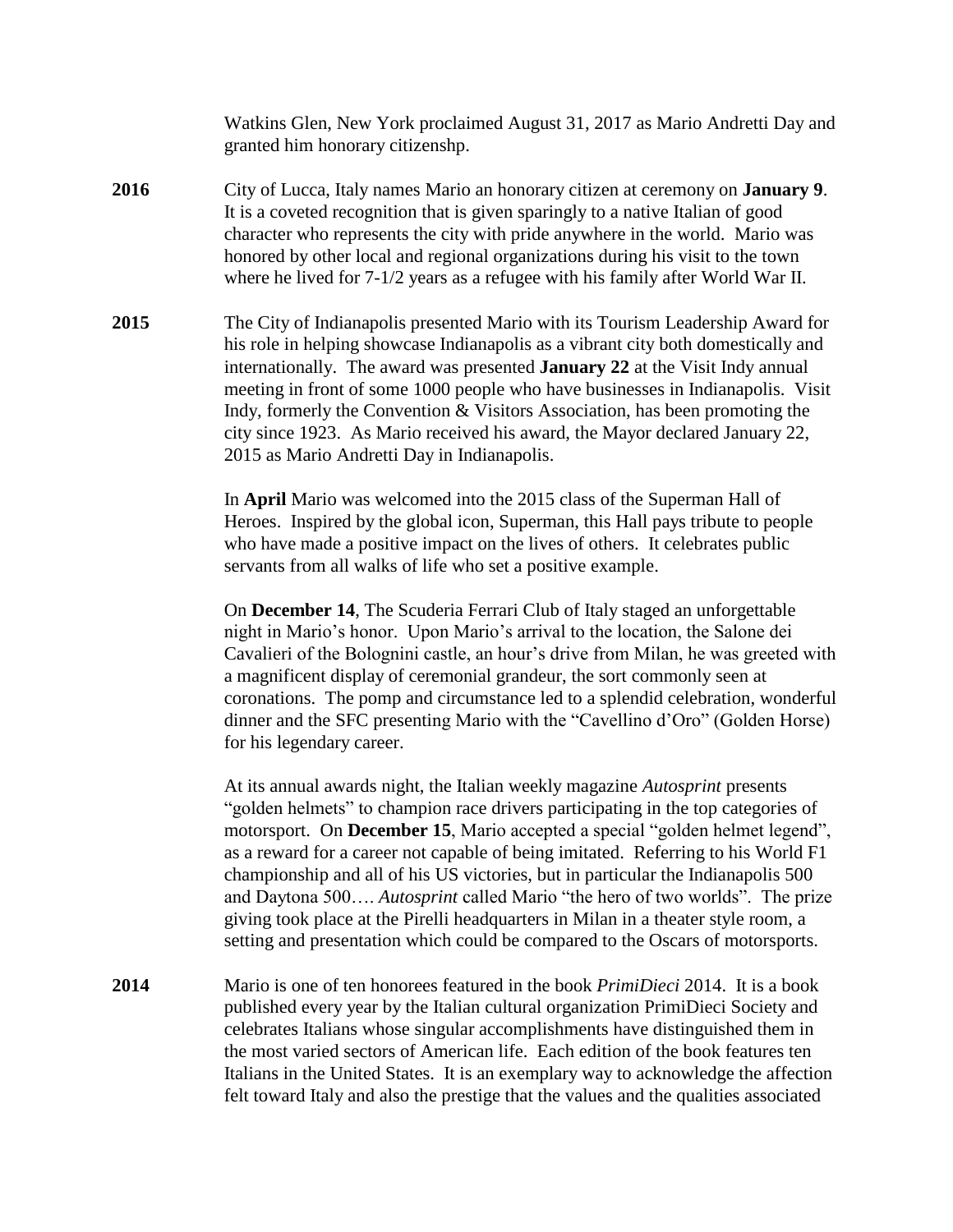|      | with Italy have attained, thanks to the successful efforts and activities of many like<br>the ten whose extraordinary stories are recounted in the pages of <i>PrimiDieci</i> .                                                                                                                                                                                                                                                                                                                                                                             |
|------|-------------------------------------------------------------------------------------------------------------------------------------------------------------------------------------------------------------------------------------------------------------------------------------------------------------------------------------------------------------------------------------------------------------------------------------------------------------------------------------------------------------------------------------------------------------|
| 2011 | GQ Magazine names Mario one of "The 25 Coolest Athletes of All Time"<br>(February 2011 issue)                                                                                                                                                                                                                                                                                                                                                                                                                                                               |
|      | Awarded the Premio Internazionale Giorno Del Ricordo in Rome in<br>recognition of outstanding contribution to sport                                                                                                                                                                                                                                                                                                                                                                                                                                         |
| 2010 | Mario is inducted into the inaugural class of <i>MotorSport</i> magazine's Motor Sport<br>Hall of Fame in London. The Hall celebrates the greatest names in racing across<br>Formula 1, motorcycling, sports cars, and other disciplines. Founding members<br>announced were Jim Clark, Juan Manuel Fangio, Enzo Ferrari, Sir Stirling Moss,<br>Tazio Nuvolare, Michael Schumacher, Ayrton Senna, Sir Jackie Stewart. Fellow<br>inductees included Tony Brooks, Ron Dennis, and Jacky Ickx.                                                                 |
|      | Received Lifetime Achievement Award from the Lido Civic Club of<br>Washington, DC. The Club brings together local Italian American<br>businessmen to enjoy their shared business interests and their Italian<br>American culture, while volunteering in various philanthropic activities.                                                                                                                                                                                                                                                                   |
|      | IndyCar Series names Road Course Championhip trophy after Mario.<br>The Mario Andretti Road Course Championship trophy is to be presented<br>annually to the driver with the most points through road/street course<br>events on the schedule.                                                                                                                                                                                                                                                                                                              |
| 2008 | Library of Congress in Washington DC adds Mario to its Living Legends<br>list. The Library is the world's preeminent reservoir of knowledge,<br>providing unparalleled resources to Congress and the American people.<br>The Living Legend award honors artists, writers, activists, filmmakers,<br>physicians, entertainers, sports figures and public servants who have made<br>significant contributions to America's diverse cultural, scientific and<br>social heritage.                                                                               |
| 2007 | Mario is awarded the FIA Gold Medal for Motor Sport at a gala ceremony<br>at the Monaco Sporting Club, in the presence of His Serene Highness<br>Prince Albert of Monaco. The FIA Gold Medal is awarded to an individual that,<br>either through exceptional success, or outstanding effort, has made a substantial<br>contribution to motor racing. The recipient is selected by the FIA Academy,<br>which is made up of eight senior members of the FIA and its national automobile<br>clubs. The FIA is the governing body of international motor sport. |
|      | Received the Vince Lombardi Award of Excellence at a dinner event in<br>Milwaukee, Wisconsin. The award is presented annually to an individual<br>who has made a "Hall of Fame" contribution to a sport, profession, or                                                                                                                                                                                                                                                                                                                                     |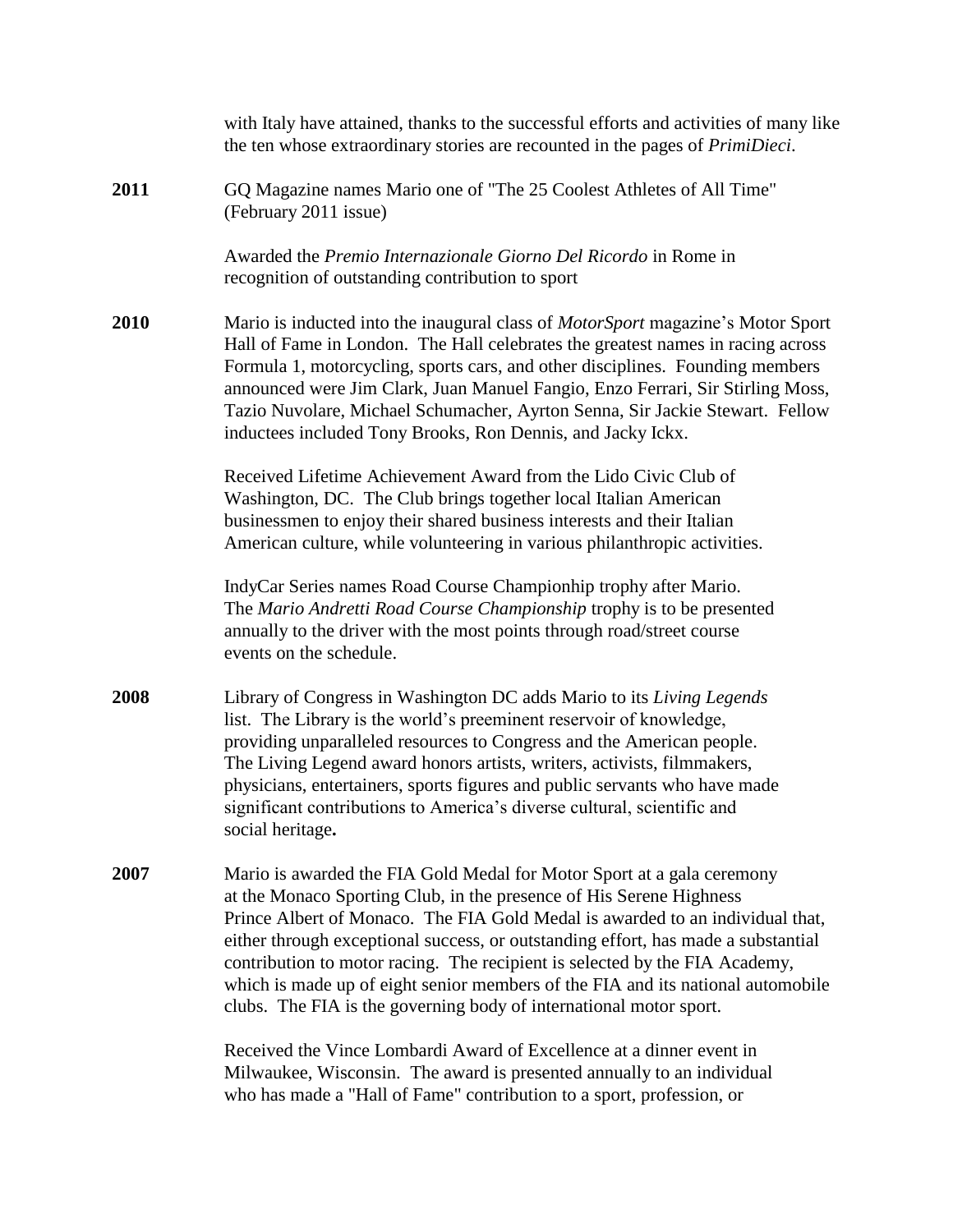|      | business in a manner that exemplifies appreciation of God, country,<br>society, family and self. The award was presented to Mario by Bart Starr.                                                                                                                                                                                                                                                                                                                                                                                                                                                                  |
|------|-------------------------------------------------------------------------------------------------------------------------------------------------------------------------------------------------------------------------------------------------------------------------------------------------------------------------------------------------------------------------------------------------------------------------------------------------------------------------------------------------------------------------------------------------------------------------------------------------------------------|
| 2006 | The White House selected Mario to be part of the US delegation at the<br>closing ceremonies of the XX Winter Olympics in Torino (Feb. 26, 2006).<br>He was joined by Rudy Giuliani, Ronald Spogli the US ambassador to Italy,<br>and Dr. A. Kenneth Ciongoli, chairman of the National Italian American<br>Foundation.                                                                                                                                                                                                                                                                                            |
|      | In October 2006 Mario received the title of <i>Commendatore</i> from the Republic<br>of Italy. His knighthood was the result not only of his spectacular racing career,<br>but also his epic life story as a classic example of the immigrant made good in<br>America.                                                                                                                                                                                                                                                                                                                                            |
|      | A trophy called <i>The Mario Andretti Trophy</i> is presented for the first time<br>by SPEED. It is now presented annually to a racer who puts a premium on<br>wining races, shines on motor sports' biggest stages and does it all with a<br>measure of sportsmanship and class. The trophy itself, a true work of art<br>created by bronze sculptor Elie Hazak, stands 38 inches tall and weighs 95<br>pounds. It features eight cars, including six of the most important in<br>Mario's rise to superstardom, as well as an array of artistic symbolism that<br>captures the essence of the trophy's namesake. |
|      | Received a Lifetime Achievement Award at the National Italian American<br><b>Foundation East Coast Gala</b>                                                                                                                                                                                                                                                                                                                                                                                                                                                                                                       |
| 2005 | Voted to International Race of Champions (IROC) All-Time Legends Team                                                                                                                                                                                                                                                                                                                                                                                                                                                                                                                                             |
| 2004 | Mario is Grand Marshal of New York City's Columbus Day Parade, the<br>largest celebration of Italian and Italian-American heritage in the world.<br>To coincide with this honor of this, Mario's career was chronicled in an<br>exhibit of race cars, photos and video for 5 days (Oct. 4-8) in Grand<br>Central Terminal on Park Avenue. A temporary theater was installed to<br>show a continuously run 10-minute video of Mario's career.                                                                                                                                                                      |
| 2002 | Mario is named one of "Top 300 Italians in America" by <i>Primo</i> magazine                                                                                                                                                                                                                                                                                                                                                                                                                                                                                                                                      |
| 2000 | Presented with National Education & Leadership Award by Sons of Italy<br>Foundation in Washington, DC at May 25th gala.                                                                                                                                                                                                                                                                                                                                                                                                                                                                                           |
|      | RACER magazine names Mario the "American Driver of the Century"<br>(January 2000 issue)                                                                                                                                                                                                                                                                                                                                                                                                                                                                                                                           |
| 1999 | Mario is named "Driver of the Century" by the Associated Press, tying<br>with AJ Foyt for this title (December 10, 1999)                                                                                                                                                                                                                                                                                                                                                                                                                                                                                          |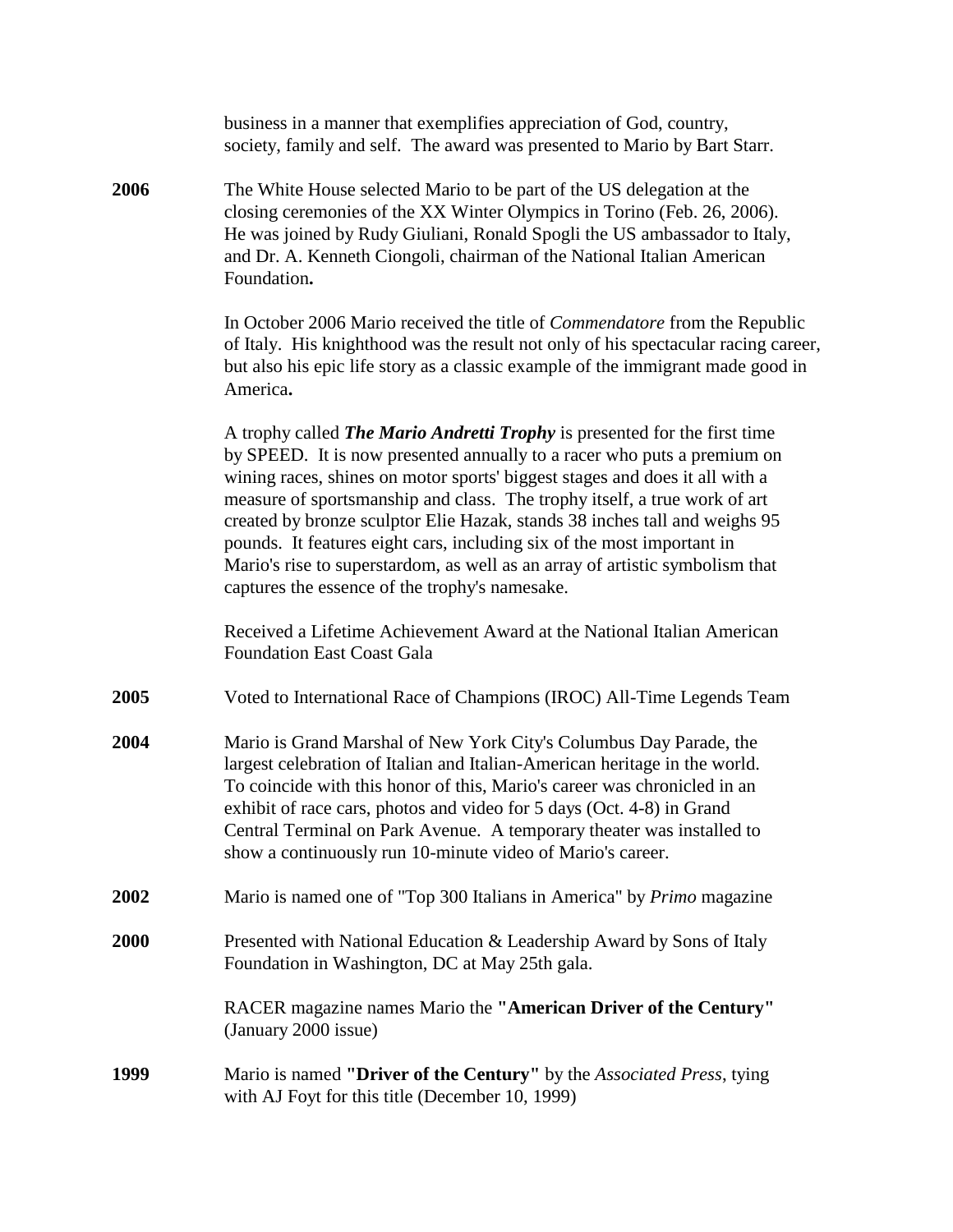|      | Mario received the "Inspirational Figure for our Children Award" from<br>The Boys and Girls Clubs of Broward County, Florida at their 32nd annual<br>Champions & Heroes dinner. The person chosen for this honor must be<br>someone children can respect and admire, someone they want to emulate,<br>someone who has acted as a mentor to others. |
|------|----------------------------------------------------------------------------------------------------------------------------------------------------------------------------------------------------------------------------------------------------------------------------------------------------------------------------------------------------|
|      | Received "Lifetime Achievement in Sports" award from the Coalition of<br><b>Italo-American Associations</b>                                                                                                                                                                                                                                        |
| 1998 | Awarded a gold medal from Pennsylvania Association of Broadcasters for<br>contributions to state and nation                                                                                                                                                                                                                                        |
| 1997 | Received honorary Doctor or Humane Letters degree from Allentown College<br>of St. Francis de Sales in Pennsylvania at May 17th commencement                                                                                                                                                                                                       |
|      | Received "National Father of the Year" award from National Father's Day<br><b>Committee in New York</b>                                                                                                                                                                                                                                            |
| 1996 | Named PPG Colorful Character by PPG Industries, Inc.                                                                                                                                                                                                                                                                                               |
| 1995 | Received honorary Doctor of Science degree from the New England Institute of<br>Technology at May 7th commencement in Providence, Rhode Island                                                                                                                                                                                                     |
|      | Received "America's Finest" award from New England Tech                                                                                                                                                                                                                                                                                            |
|      | Received "Miller Nice Guy Award" at Red Smith Sports Awards Banquet in<br>Appleton, Wisconsin                                                                                                                                                                                                                                                      |
|      | Received American Auto Racing Writers & Broadcasters Association's<br>"Rick Mears Award"                                                                                                                                                                                                                                                           |
|      | Received Special Achievement Award from Philadelphia Sports Writers<br>Association                                                                                                                                                                                                                                                                 |
|      | Received "The Louis Meyer Award" from the Indianapolis 500 Oldtimers Club                                                                                                                                                                                                                                                                          |
| 1994 | Received "Chris Economaki Award" for lifetime achievement, from the<br>Driver of the Year Foundation                                                                                                                                                                                                                                               |
|      | Turn 2 at Laguna Seca Raceway is renamed "Andretti Hairpin" in honor of Mario                                                                                                                                                                                                                                                                      |
|      | Turn 1 of the Belle Isle track in Detroit named "Mario Andretti Turn"                                                                                                                                                                                                                                                                              |
|      | Received Certificate of Special Congressional Recognition for outstanding<br>contribution to the world of race car driving                                                                                                                                                                                                                         |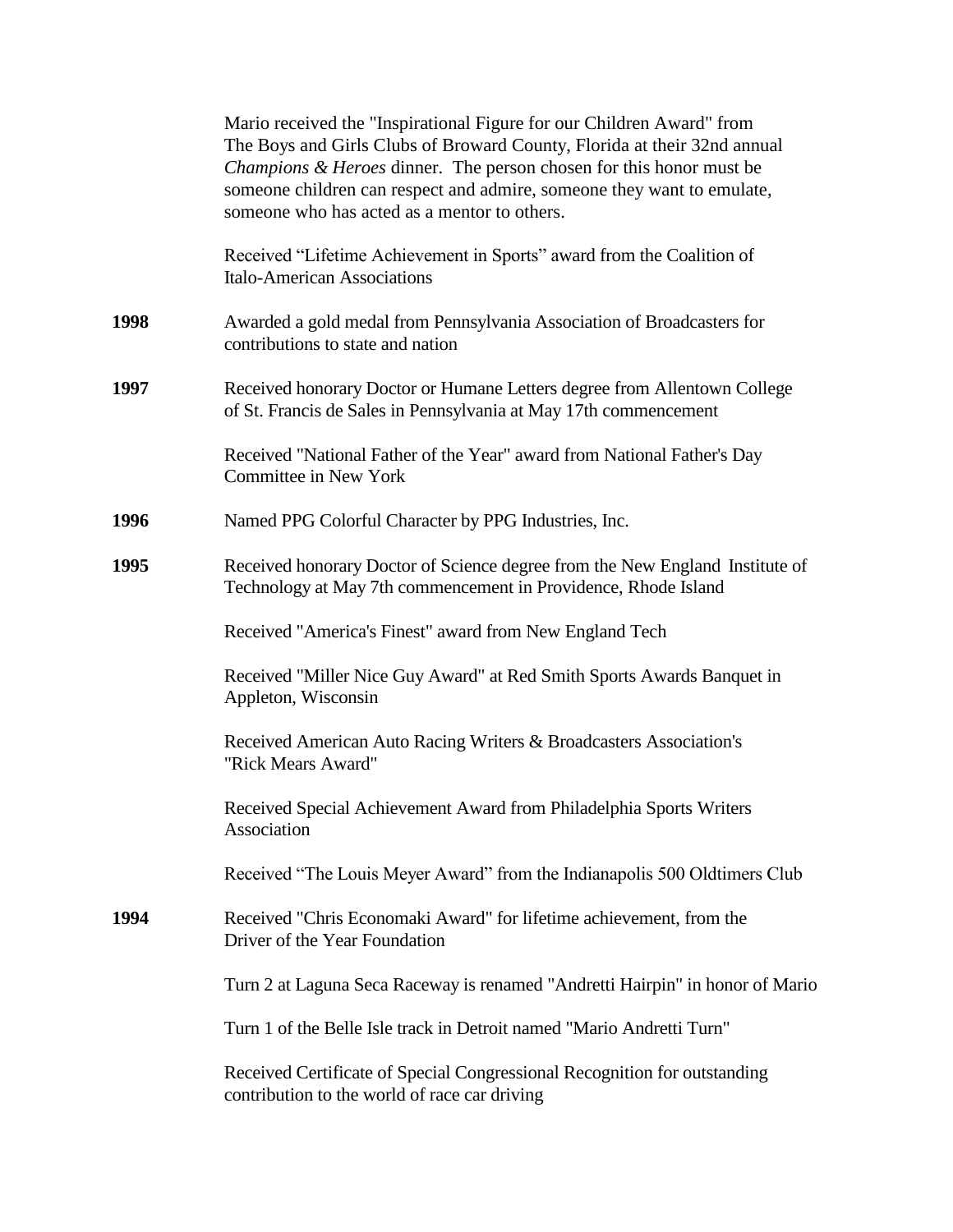| 1993        | Mario becomes oldest race winner in IndyCar history with his victory at<br>Phoenix (53 years, 34 days)                                                                                                                                                                                                                                                                                                                                                                                                                                                           |
|-------------|------------------------------------------------------------------------------------------------------------------------------------------------------------------------------------------------------------------------------------------------------------------------------------------------------------------------------------------------------------------------------------------------------------------------------------------------------------------------------------------------------------------------------------------------------------------|
| 1992        | Received "Five Decades of Achievement" award at the Cleveland Grand Prix                                                                                                                                                                                                                                                                                                                                                                                                                                                                                         |
|             | Named "Driver of the Quarter Century" by vote of past Drivers of the Year<br>and a panel of 12 journalists.                                                                                                                                                                                                                                                                                                                                                                                                                                                      |
| 1991        | Received "Ambassador of Motorsports Award" from Cleveland 500<br>Foundation.                                                                                                                                                                                                                                                                                                                                                                                                                                                                                     |
|             | Named Gala Italia "Man of the Year". Gala Italia has been promoting the<br>best of Italy in the United States for more than a quarter of a century.                                                                                                                                                                                                                                                                                                                                                                                                              |
|             | Received ARETE Lifetime Achievement Award for courage in sports                                                                                                                                                                                                                                                                                                                                                                                                                                                                                                  |
| <b>1990</b> | Honored as "King of the Road" by Colden Center for the Performing Arts,<br>Queens College, New York                                                                                                                                                                                                                                                                                                                                                                                                                                                              |
|             | Received Autosport Magazine "Gregor Grant Award" for lifetime<br>achievement in motor sport. Presented annually at the Autosport Awards.                                                                                                                                                                                                                                                                                                                                                                                                                         |
|             | Received Lifetime Achievement Award from Pittsburgh Chapter of the<br>National Italian-American Sports Hall of Fame                                                                                                                                                                                                                                                                                                                                                                                                                                              |
| 1989        | Named ABC Wide World of Sports "Athlete of the Week"<br>(April 29, 1989)                                                                                                                                                                                                                                                                                                                                                                                                                                                                                         |
|             | Received Molson Indy Achievement Award                                                                                                                                                                                                                                                                                                                                                                                                                                                                                                                           |
| 1986        | Mario was commissioned a "Kentucky Colonel" on June 12, 1986 by<br>Governor Martha Layne Collins. Kentucky colonel is the highest title of<br>honor bestowed by the Commonwealth of Kentucky. Commissions for<br>Kentucky colonels are given by the Governor and the Secretary of State to<br>individuals in recognition of noteworthy accomplishments and outstanding<br>service to a community, state or the nation. The Governor of the<br>Commonwealth of Kentucky bestows the honor of a colonel's Commission,<br>by issuance of a published written order. |
| 1985        | Mario receives Patrick Jacquemart Trophy, presented by Renault USA                                                                                                                                                                                                                                                                                                                                                                                                                                                                                               |
| 1984        | Mario wins his fourth Indy Car National Championship (CART)<br>(1965, 1966, 1969, 1984)                                                                                                                                                                                                                                                                                                                                                                                                                                                                          |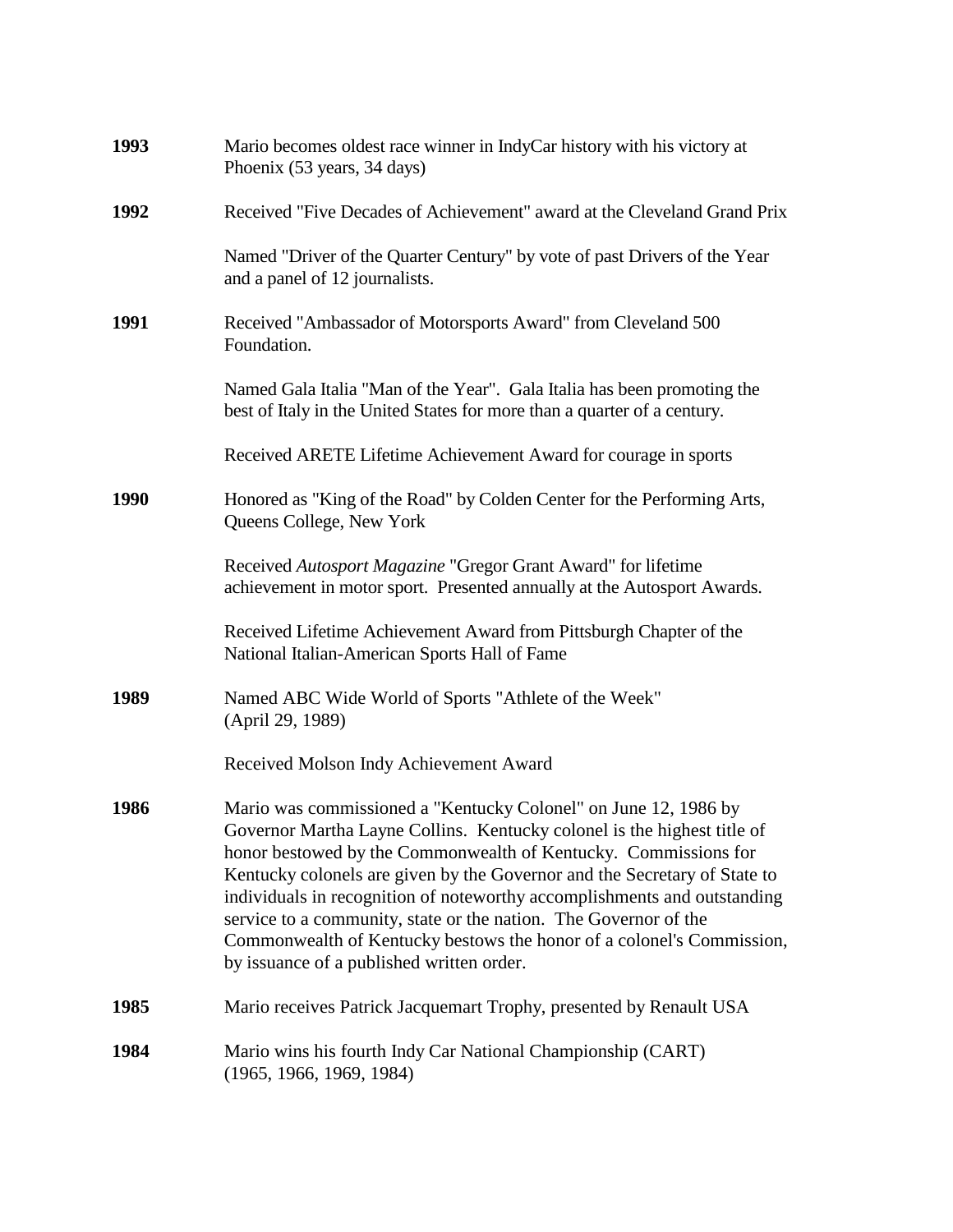| "Admiration and Appreciation Award" from the men & women of Tactical    |  |  |
|-------------------------------------------------------------------------|--|--|
| Air Command, presented to Mario by General W. L. Creech at the TAC      |  |  |
| Commanders Conference. General Creech was a four-star general who, as   |  |  |
| a combat pilot, flew 280 missions and was decorated 39 times, including |  |  |
| 22 awards for bravery in combat. He flew more than 40 types of aircraft |  |  |
| including fighter, reconnaissance and cargo planes. As head of Tactical |  |  |
| Air Command, Creech oversaw the development of the A-10s, F-15s, F-16s, |  |  |
| the F-15E night fighter, and the Stealth fighter.                       |  |  |

"Driver of the Year" sponsored by Eljer

Victor Award (City of Hope Driver of the Year)

*Auto Racing Digest* "Driver of the Year"

*MotorWeek Illustrated* "Racer of the Year"

Eastern Motorsports Press Association "Driver of the Year"

Named "Driver of the Year" by Hoosier Auto Racing Fans (HARF)

Mario receives the "Jerry Titus Memorial Award", which is the American Auto Racing Writers & Broadcasters Association (AARWBA) "Driver of the Year" award.

**1982** Valvoline Oil Company presented Mario with an award for his "contributions to the sport of racing and racing sportsmanship".

CART Goodwill Ambassador Award (Championship Auto Racing Teams)

- **1981** Member of SKOAL Auto Racing All America Team as selected by American Auto Racing Writers and Broadcasters Association (AARWBA)
- **1980** Voted "Professional Driver of the Year" by UNICO NATIONAL
- **1979** "Most Outstanding Athlete" award presented by the Philadelphia Sports Writers Association at their 75th annual awards dinner

Mario becomes International Race of Champions titlest

**1978** Mario becomes Formula One World Champion

"Driver of the Year" sponsored by Olsonite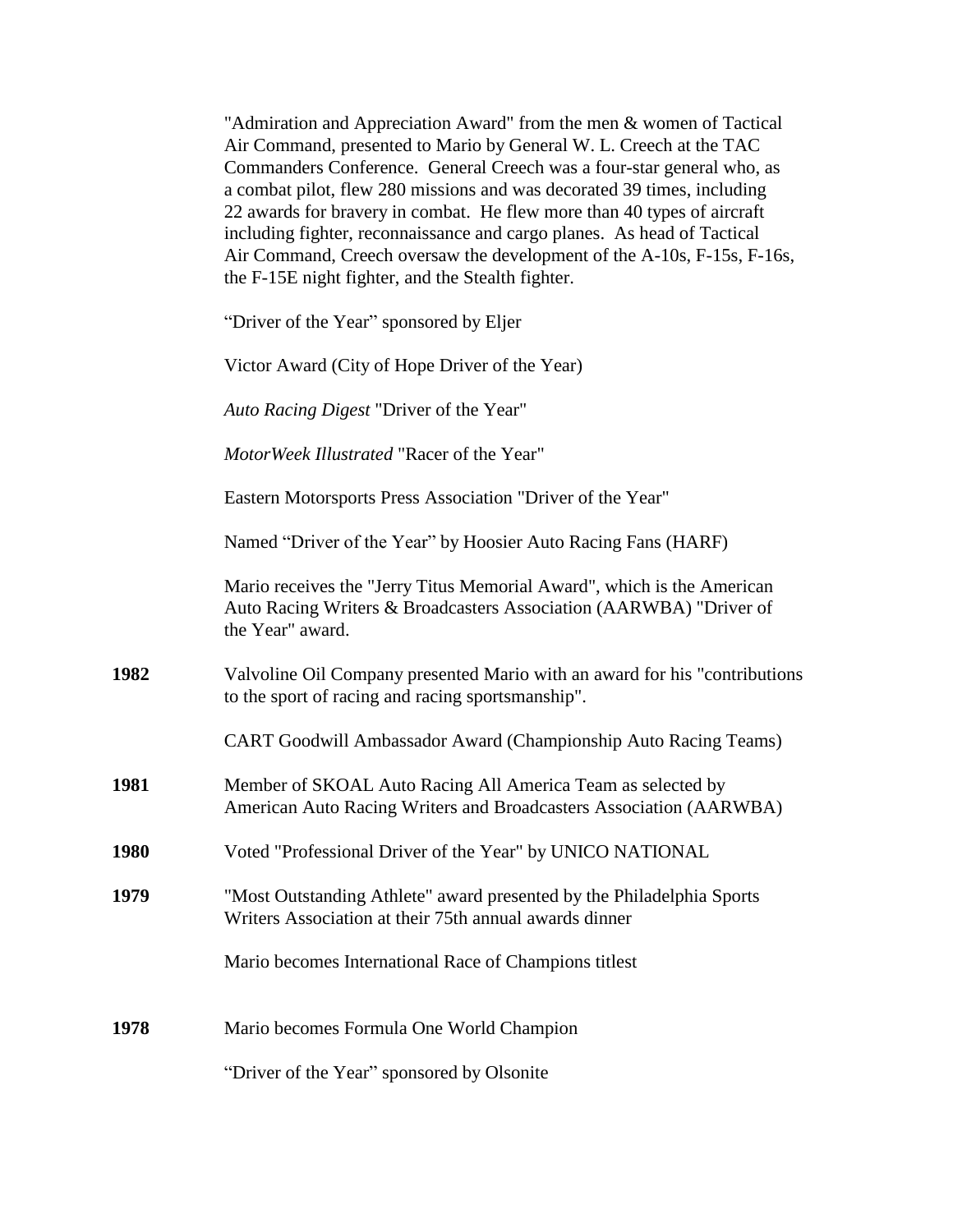|      | Mario receives the "Jerry Titus Memorial Award", which is the American<br>Auto Racing Writers & Broadcasters Association (AARWBA) "Driver of<br>the Year" award.  |
|------|-------------------------------------------------------------------------------------------------------------------------------------------------------------------|
|      | Auto Racing Digest "Driver of the Year"                                                                                                                           |
|      | Auto Racing Fraternity Foundation "Driver of the Year"                                                                                                            |
|      | Eastern Motorsports Press Association "Eastern Driver of the Year"                                                                                                |
|      | Member of American Auto Racing Writers and Broadcasters Association<br>(AARWBA) Racing All America Team                                                           |
| 1977 | Motor Magazine in Rome, Italy "Driver of the Year"                                                                                                                |
|      | Auto Racing Digest "Driver of the Year"                                                                                                                           |
|      | Mario receives the "Jerry Titus Memorial Award", which is the American<br>Auto Racing Writers and Broadcasters Association (AARWBA) "Driver of<br>the Year" award |
|      | Member of American Auto Racing Writers and Broadcasters Association<br>(AARWBA) Racing All America Team                                                           |
|      | Eastern Motorsports Press Association "Eastern Driver of the Year"                                                                                                |
| 1976 | Bicentennial Award presented by Golden Slipper Club for bringing honor<br>to Philadelphia                                                                         |
| 1975 | Receives the "Mark Donohue Memorial Award" from the Eastern Motorsports<br>Press Association as "Driver of the Year"                                              |
|      | Member of American Auto Racing Writers and Broadcasters Association<br>(AARWBA) Racing All America Team                                                           |
| 1974 | Mario becomes USAC National Dirt Track champion                                                                                                                   |
|      | Named "Genesee Driver of the Year" by Genesee Brewing Co.                                                                                                         |
| 1970 | Member of American Auto Racing Writers and Broadcasters Association<br>(AARWBA) Racing All America Team                                                           |
| 1969 | Mario wins the Indianapolis 500                                                                                                                                   |
|      | Mario wins Pikes Peak Hillclimb                                                                                                                                   |